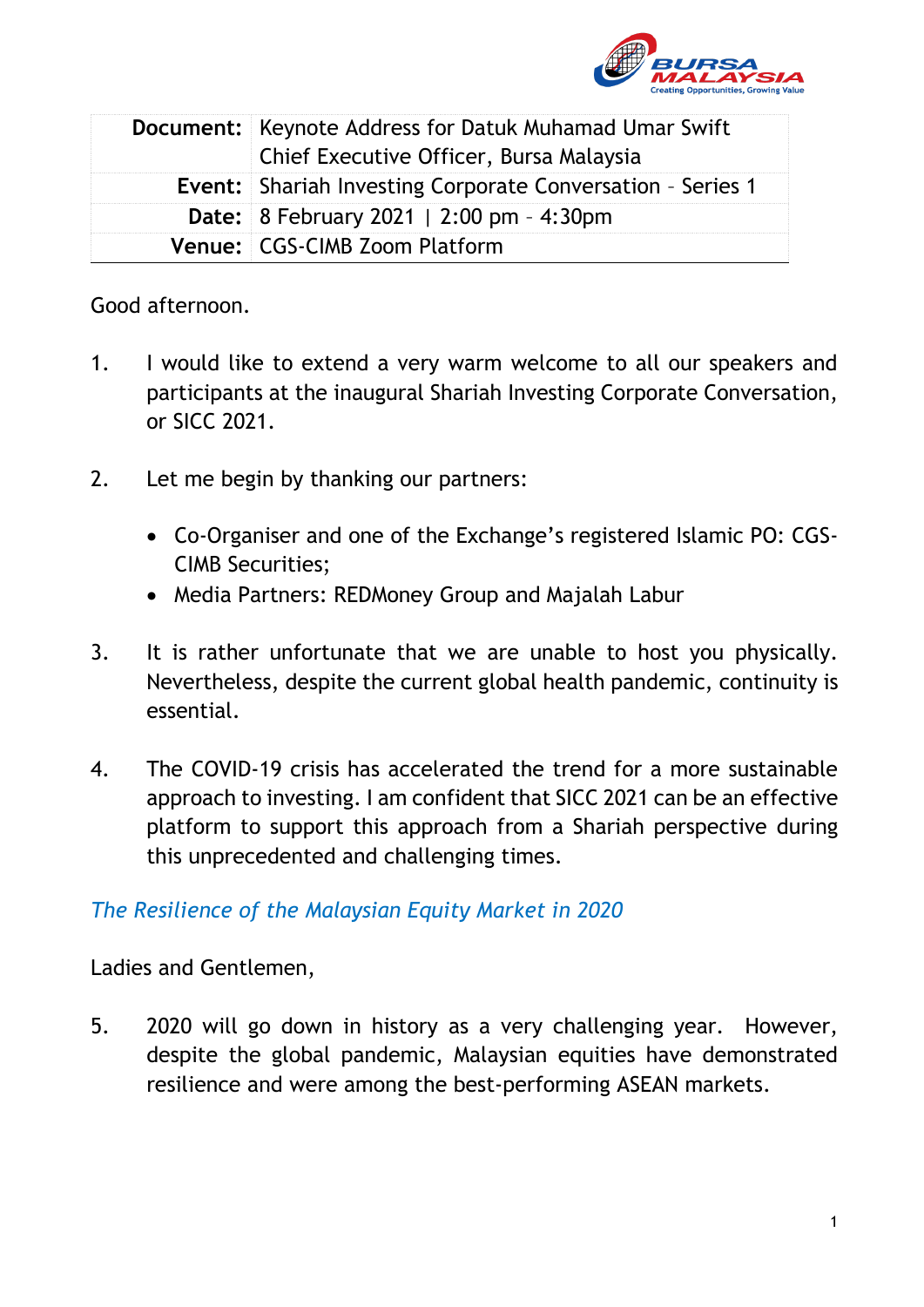

- 6. Following the sharp fall of the FBMKLCI in the first half of 2020, the index recovered to close the year 2.4% higher, while total return in 2020 was 5.8%.
- 7. The strong domestic liquidity continued to support the market, and the funding needs of companies listed on the Exchange. Foreign shareholdings remained at a healthy level above 20%.
- 8. In ASEAN, the Malaysian equity market registered the highest gain in average daily trading value or ADV, reflecting the confidence and sentiment of investors in our market.
- 9. The re-emergence of the retail investor in our market had a positive impact on improving liquidity and depth. In 2020, retail ADV increased by 236% to RM1.6 billion, the highest level recorded in Bursa Malaysia's history.
- 10. More significantly, 65% of the total CDS accounts were opened by millennials. The increase in millennial investors is a positive development for the long-term sustainability of the market, as they are key drivers of socially responsible investing.

## *Bursa Malaysia, a Leading Emerging Market Exchange and Leader in Shariahcompliant Equity Market*

## Ladies and Gentlemen,

- 11. In a post-COVID era, where change and uncertainty seem to be the only constant, an increasing number of investors are taking on an approach towards responsible investments.
- 12. Similarly, COVID-19 has also brought the centrality of sustainability for business resilience. The realisation that the strategic approach of integrating sustainability and transparency into their business operations has given them more agility in responding to unexpected events.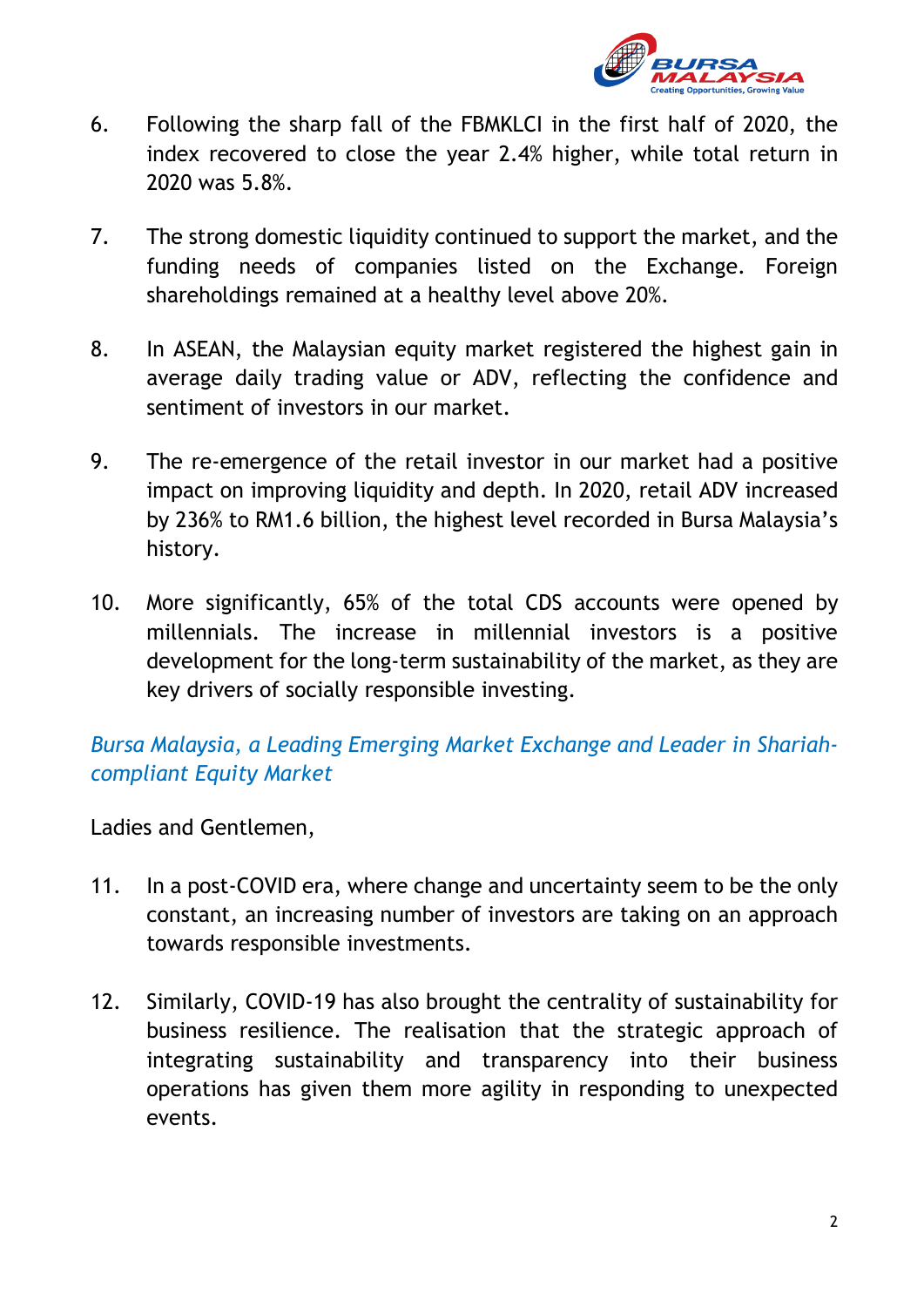

- 13. There is much potential and opportunity to grow Shariah investing due to the profound similarities of Shariah Investing and socially responsible investing. They both focus on encouraging more ethical, responsible and transparent practices.
- 14. The global shift augurs well for Malaysia and our marketplace, having successfully establishing our leadership as the global marketplace for Shariah listing and investments.
- 15. Amongst our accolades, Bursa Malaysia has been named the Best Stock Exchange for Islamic Listings by Islamic Finance News in 2018 and 2019.
- 16. Supported by 16 Islamic brokers, Bursa Malaysia-*i*, the Exchange's endto-end Shariah-compliant investing platform offers both faith and ethically based investors access to a broad spectrum of opportunities listed in our marketplace.
- 17. Allow me to share some key statistics and value propositions with you:
	- As of December 2020, 742 out of 936 listed companies, or 79% are Shariah-compliant.
	- Shariah market capitalisation of RM1.3 trillion makes up 69% of total market capitalisation.
	- The ADV of Shariah-compliant securities makes up 77% of the overall ADV of RM4.2 billion.
	- Two thirds or 71% of PLCs on the FTSE4Good Bursa Malaysia index are both ESG and Shariah-compliant. This index measures the performance of Malaysia's PLCs, demonstrating strong ESG practices.
	- Additionally, Bursa Malaysia's Shariah indices have consistently outperformed its conventional counterparts over the last ten years. For example, the FTSE Bursa Malaysia Hijrah Shariah Index, comprising the 30 largest Shariah-compliant companies on the FTSE Bursa Malaysia EMAS index have consistently outperformed the FBMKLCI, growing about 30.8% between 2010 and 2020.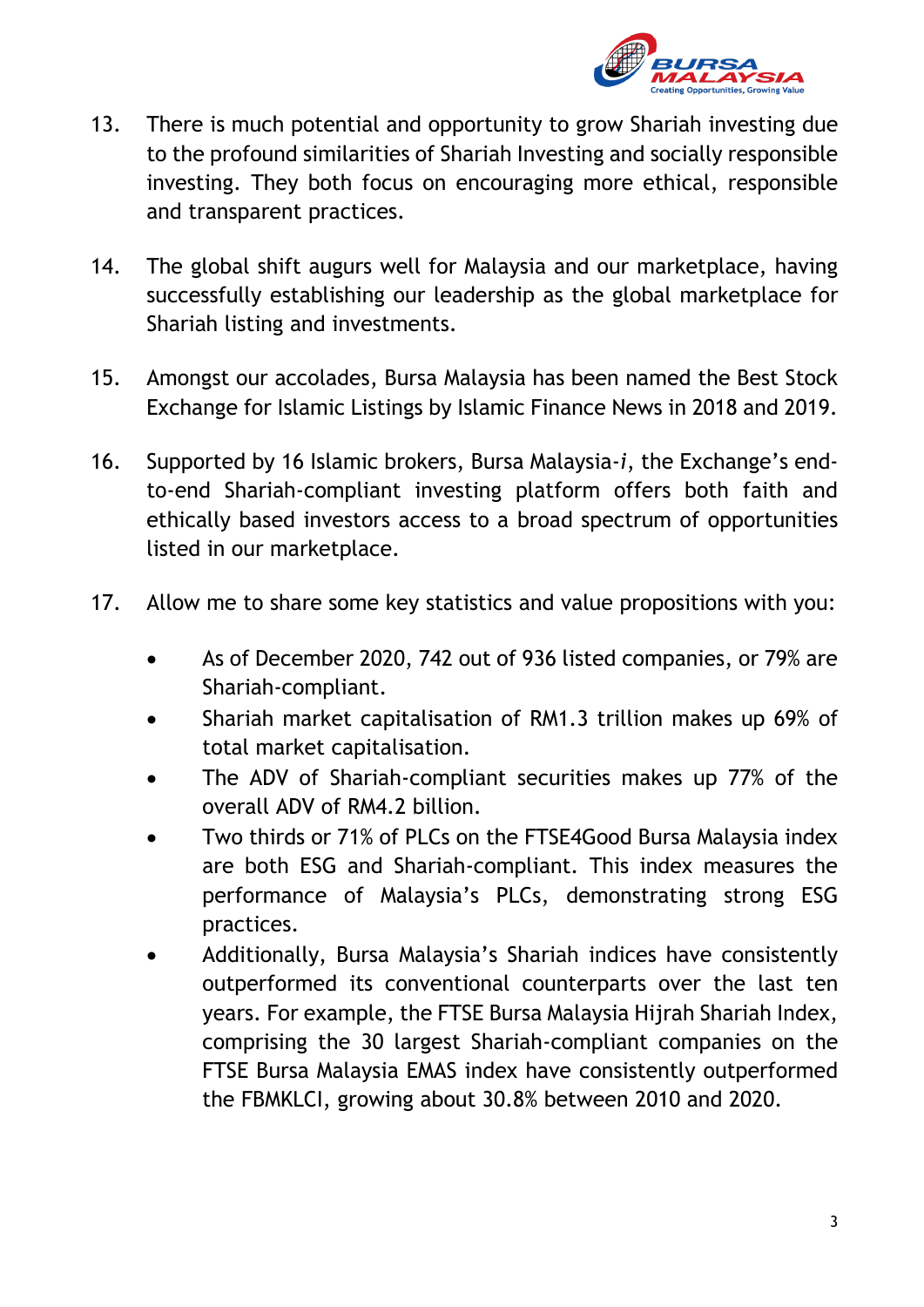

18. The Malaysia Islamic capital market has much to offer, and these are just some of the indications of the value that Shariah-compliant investments can provide to investors.

*Launch of the Shariah Research Reports Scheme 2021*

Ladies and Gentlemen,

- 19. In conjunction with today's conference, we are excited to launch the Shariah Research Reports Scheme 2021.
- 20. The Shariah Research Reports Scheme aims to bring a multitude of benefits, generating investor interest in Malaysia's Shariah-compliant equities market and increasing the visibility, transparency and investability of Malaysian Shariah PLCs.
- 21. Its content will reflect up-to-date and relevant information which includes:
	- In-depth analysis and performance of Malaysia's Shariah-compliant equity market;
	- Key thematic plays and stock picks; and
	- Investment strategies.
- 22. While research reports on PLCs are commonly available, there are far and few that focuses solely on Shariah PLCs. The Exchange aims to address this gap and committed to facilitating better value recognition and growth of Malaysia's Shariah-compliant equity market.

## *Closing Remarks*

Ladies and Gentlemen,

23. As we transition into a new normal, Islamic finance's role as providers of responsible capital needs to be harnessed to contribute to the overall sustainability agenda.